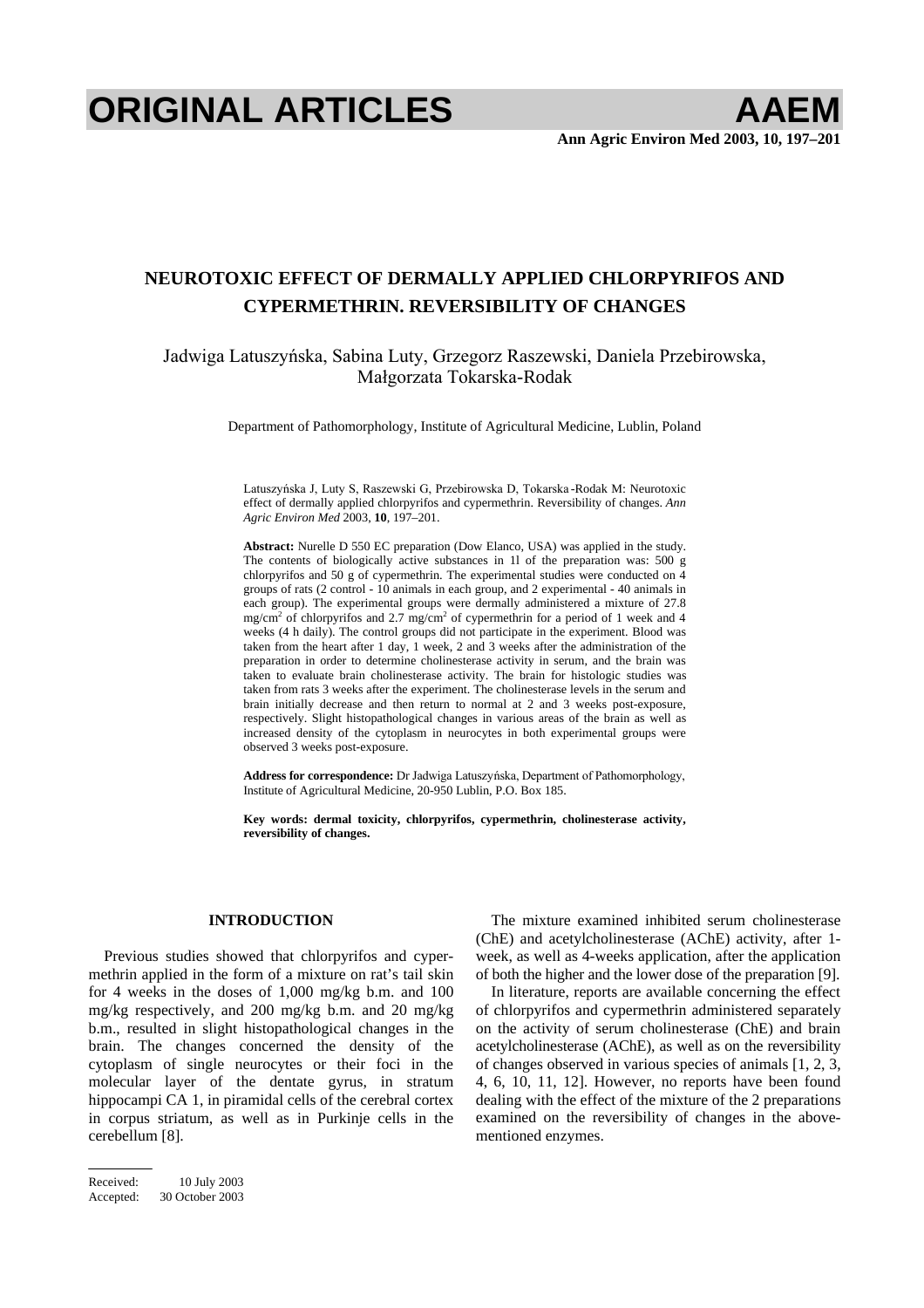Table 1. Analysis of reversibility of changes in cholinesterase (ChE) after 1-week and a 4-week exposure to the mixture of chlorpyrifos 27.8 mg/cm<sup>2</sup> and cypermethrin  $2.7 \text{ mg/cm}^2$ .

|                 |                   | Time after exposure             |                                  |                      |                      |                      |  |  |  |
|-----------------|-------------------|---------------------------------|----------------------------------|----------------------|----------------------|----------------------|--|--|--|
|                 |                   | 1 day                           | 1 week                           | 2 weeks              | 3 weeks              | Control group        |  |  |  |
| 1-week exposure | $x \pm SD$        | $305.61 \pm 39.52$ <sup>*</sup> | $614.54 \pm 165.08$ <sup>*</sup> | $1405.00 \pm 247.34$ | $1499.45 \pm 223.64$ | $1472.86 \pm 396.11$ |  |  |  |
|                 | n                 | 10                              | 10                               |                      | 10                   | 7                    |  |  |  |
|                 | inhibition $(\%)$ | 79.3                            | 58.3                             | 4.6                  | $\Omega$             | $\overline{0}$       |  |  |  |
| 4-week exposure | $x \pm SD$        | $149.00 \pm 15.44*$             | $779.37 \pm 104.34*$             | $1711.11 \pm 228.11$ | $1929.62 \pm 536.24$ | $1844.14 \pm 360.55$ |  |  |  |
|                 | n                 | 10                              | 10                               | 10                   | 10                   | 10                   |  |  |  |
|                 | inhibition $(\%)$ | 92                              | 57.7                             | 0.7                  |                      | $\overline{0}$       |  |  |  |

 $p < 0.0001$  compared to control.

Table 2. Analysis of reversibility of changes in cholinesterase (AChE) after 1-week and 4-week exposure to the mixture of chlorpyrifos 27.8 mg/cm<sup>2</sup> and cypermethrin 2.7 mg/cm<sup>2</sup>.

|                 |                   | Time after exposure           |                  |                               |                  |                  |  |  |
|-----------------|-------------------|-------------------------------|------------------|-------------------------------|------------------|------------------|--|--|
|                 |                   | 1 day                         | 1 week           | 2 weeks                       | 3 weeks          | Control group    |  |  |
| 1-week exposure | $x \pm SD$        | $3.36 \pm 0.326$ <sup>*</sup> | $4.61 \pm 5.08$  | $5.39 \pm 0.250^*$            | $6.42 \pm 0.229$ | $6.44 \pm 0.434$ |  |  |
|                 | n                 | 13                            | 17               | 9                             | 12               | 8                |  |  |
|                 | inhibition $(\%)$ | 47.8                          | 28.4             | 16.3                          |                  | $\overline{0}$   |  |  |
| 4-week exposure | $x \pm SD$        | $1.23 \pm 0.179$ <sup>*</sup> | $3.96 \pm 0.367$ | $5.21 \pm 0.134$ <sup>*</sup> | $6.47 \pm 0.121$ | $6.49 \pm 0.289$ |  |  |
|                 | n                 | 10                            | 10               | 10                            | 10               | 10               |  |  |
|                 | inhibition $(\%)$ | 81.1                          | 39               | 19.7                          |                  | $\overline{0}$   |  |  |

 $p < 0.0001$  compared to control.

The aim of the study was to determine whether biochemical changes (serum cholinesterase and brain acetylcholinesterase), and histologic changes in the brain after dermal application of the mixture of chlorpyrifos and cypermethrin in acute (1-week) and sub-acute (4-weeks) experiment are reversible, and after what period they return to the initial state.

## **MATERIAL AND METHODS**

The preparation Nurelle D 550 EC (Dow Elanco, USA) was applied in the study. The contents of biologically active substances in 1l of the preparation is: 500 g of chlorpyrifos and 50 g of cypermethrin. The preparation was administered in the form of a water suspension. The mixture used in the study was applied in the same proportion as in the preparation. The study was conducted on 3-month-old female Wistar rats, in good condition, with no macroscopic changes observed on tail skin. The animals were fed with standard fodder LSM and watered *ad libitum* [7]. At the beginning of the experiment, the body mass of rats ranged from 190–230 g.

The study was conducted on 4 groups of rats (2 control groups, 10 animals in each group; and 2 experimental groups - 40 animals in each group). The experimental groups received a mixture of  $27.8 \text{ mg/cm}^2$  of chlorpyrifos and  $2.7 \text{ mg/cm}^2$  of cypermethrin dermally for a period of 1 and 4 weeks (4 h daily). The preparation was applied on the tail skin  $(9 \text{ cm}^2)$  with the use of an absorptive fabric FPP-15, and covered with aluminium foil to isolate it from

the environment [13]. Control groups did not participate in the experiment. After 1 day, 1 week, 2 and 3 weeks of the experiment, blood was taken from the heart to evaluate cholinesterase activity in serum, and the brain was also taken to determine brain acetylcholinesterase activity. The activity of the enzymes was evaluated by the Ellman (1961) colorimetric method using propionylotiocholine iodide and eserine salicylate as an inhibitor of the reaction [5].

The brain for histologic studies was taken 3 weeks after the experiment, and perfused with a solution of methanol, formalin and glacial acetic acid (8:1:1), then cut into sections which were stained by the Nissel method [14].

The results of biochemical tests obtained were subject to statistical analysis by means of a Student's *t* parametric test.

#### **RESULTS**

**Biochemical studies.** The results of the study show that chlorpyrifos and cypermethrin administered to the tail skin of rats in a mixture  $(27.8 \text{ mg/cm}^2)$  of chlorpyrifos and 2.7 mg/cm<sup>2</sup> of cypermethrin) for a period of 1 and 4 weeks, resulted within 1 day after the experiment in a considerable decrease in serum cholinesterase activity  $(p < 0.0001)$ , which in consequence led to 79% inhibition of the enzyme in the 1-week experiment, and 92% inhibition in the 4-week experiment. One week after the exposure, a considerable inhibition of the enzyme in the study was still observed (58% in 1-week, as well as in 4 week experiments), the inibition being highly significant statistically  $(p < 0.0001)$  (Tab. 1). Two weeks after the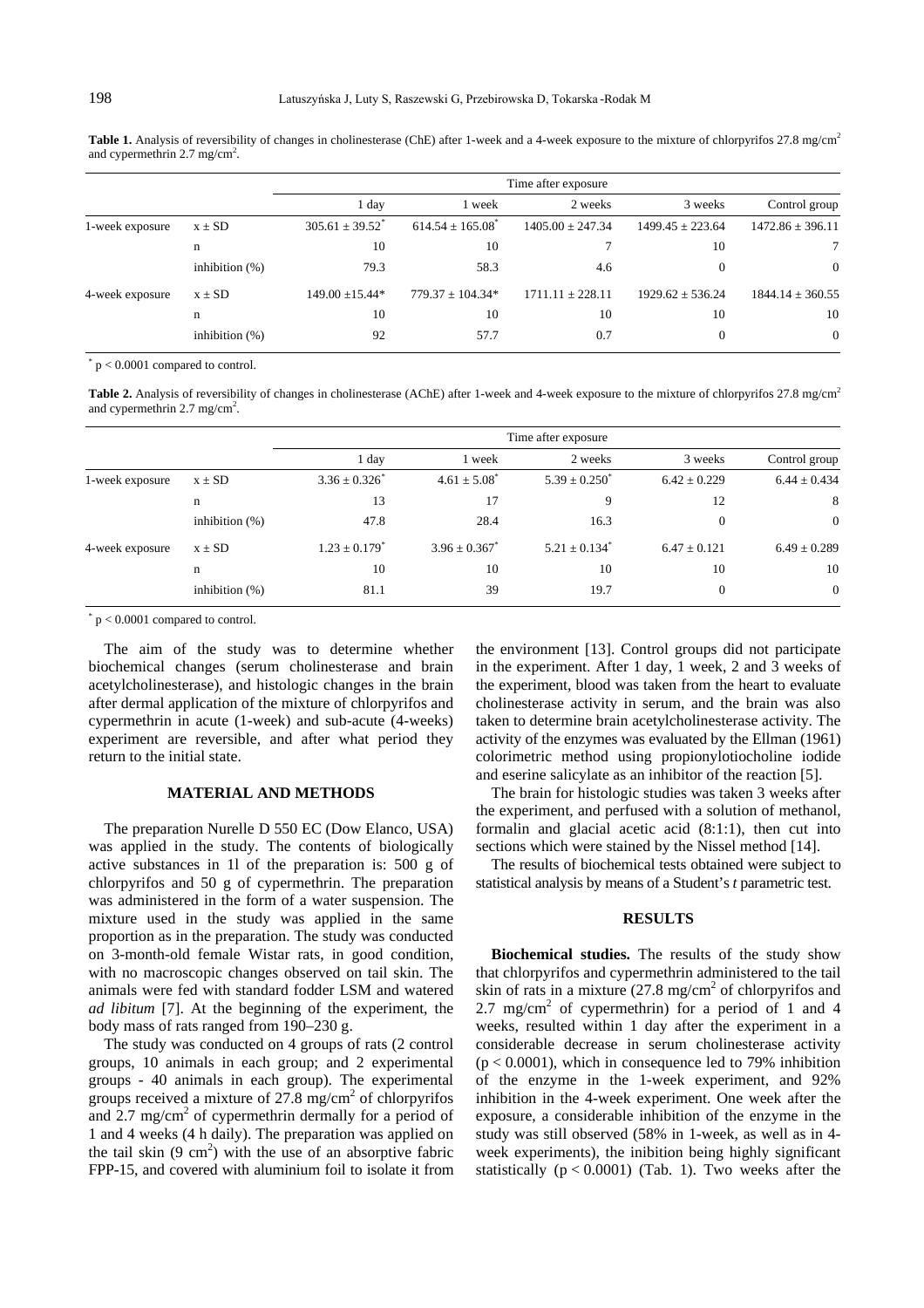

**Figure 1.** Brain of rat exposed for 1 week to dermal absorption of a mixture of 27.8 mg/cm<sup>2</sup> of chlorpyrifos and 2.7 mg/cm<sup>2</sup> of cypermethrin, 3 weeks after exposure. Pycnosis of the cytoplasm in the cells of the stratum polymorphica of cortex cerebri. Stained according to the Nissel method,  $\times$  320.

experiment, the level of the enzyme examined was close to the control values in both experimental groups (5% and 1% inhibition). Three weeks after the experiment, no inhibition of enzyme in the study was observed, neither after 1 nor 4 weeks administration of the preparation.

At 1 day, 1 week and 2 weeks post-exposure, the activity of brain acetylcholinesterase was significantly lower statistically in the two experimental groups, compared to the control group ( $p < 0.0001$ ). After 1-week of exposure, the percentage of inhibition of AChE activity in the experimental group compared to the control was 48%, 28% and 16% respectively (Tab. 2), and after 4-weeks of administration of the substance it was higher - 81%, 39% and 20% respectively. At 3 weeks post-exposure, no difference was noted in the activity of the enzyme examined between the experimental and control groups.

**Histologic studies.** Three weeks post-exposure of chlorpyrifos and cypermethrin administered in a mixture for periods of 1 and 4 weeks, histological changes in the brain of rats involved increased density of the cytoplasm in cells of the cortex cerebri (Fig. 1), stratum hippocampi CA 1, in the hilus area dentatae (Fig. 2), in the neurocytes of the thalamus nuclei and in Purkinije cells of the cerebellum (Fig. 3).



**Figure 2.** Brain of rat exposed for 4 weeks to dermal absorption of a mixture of 27.8 mg/cm<sup>2</sup> of chlorpyrifos and 2.7 mg/cm<sup>2</sup> of cypermethrin, 3 weeks after exposure. Pycnosis of the cytoplasm in the cells of the hilus fasciae dentatae. Stained according to the Nissel method,  $\times$  320.

#### **DISCUSSION**

The data from litertature indicate that after the administration of a single dose of cypermethrin, the activity of serum acetylcholinesterase in the erythrocytes of rats initially declines, but shows a tendency towards recovery at 2 weeks post-exposure [6].

Reddy *et al.* [12], after administration of sublethal concentrations of cypermethrin, observed significant changes in acetylcholinesterase (AChE) content in the brain tissue of both juvenile and adult-fish. Maximum inhibition of AChE activity was noticed at 6 and 12 hours after exposure to cypermethrin in juvenile and adult fish respectively. During subsequent periods, the rate of recovery in AChE activity level was variable in both groups.

Chlorpyrifos administered at a dose of 13 mg/kg to quail led to a strong inhibition of brain acetylcholinesterase (AChE) (76.6%) and plasma cholinesterase (ChE) (80.1%) at 8 hours post-administration. Plasma ChE recovered rapidly; however, even after a 4 day recovery, ChE values of quail that had received chlorpyrifos were slightly higher than those of controls. The recovery of brain AChE activity was slower than that of plasma. It reached 59% of controls 2 days after chlorpyriphos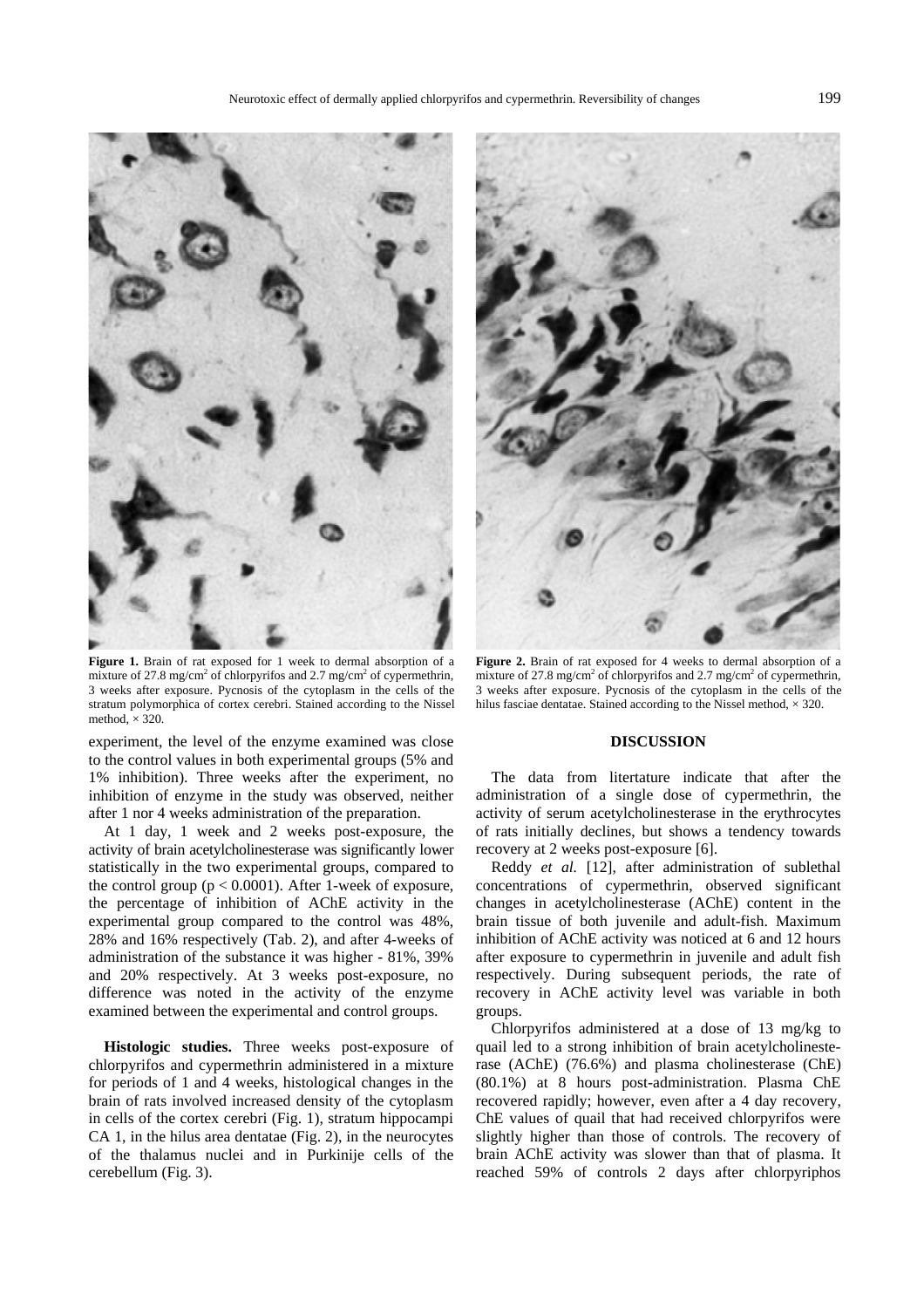

**Figure 3.** Brain of rat exposed for 4 weeks to dermal absorption of a mixture of 27.8 mg/cm<sup>2</sup> of chlorpyrifos and 2.7 mg/cm<sup>2</sup> of cypermethrin, 3 weeks after exposure. Pycnosis of the cytoplasm of the Purkinje cells in cerebellum. Stained according to the Nissel method,  $\times$  320.

administration, then recovered slowly, reaching the control level after 11 days of recovery [4].

Chlorpyrifos administered orally to pregnant female rats (14–18 day of pregnancy) at a dose of 50 mg/kg body mass (61% of oral  $LD_{50}$ ) resulted in a considerable inhibition of the spinal cord AChE as early as 1 hour after poisoning [2]. Similar results were obtained by Abu-Qare *et al.* [1], where chlorpyrifos was applied dermally to pregnant female rats in a dose of 30 mg/kg body mass (15% of dermal  $LD_{50}$ ). Subcutaneous administration of a single dose of 279 mg/kg chlorpyrifos resulted in the inhibition of cholinesterase activity in plasma and erythrocytes, as well as high acetylcholinesterase inhibition in the whole brain (over 90%), which persisted for up to 7 days after administration of the preparation [10]. Repeated subcutaneous injections of chlorpyrifos (40 mg/kg for 4 days) caused an extensive inhibition of brain cholinesterase activity in the cortex, hippocampus and striatum among adult rats, 4 and 14 days after the last injection (by 92–98% and 71–78%, respectively) [3].

The present study shows that chlorpyrifos and cypermethrin administered in combination to the tail skin of rats  $(27.8 \text{ mg/cm}^2)$  of chlorpyrifos and 2.7 mg/cm<sup>2</sup> of cypermethrin) for 1 and 4 weeks led, within 1 day after the experiment, to a considerable decrease in cholinesterase

activity in serum  $(p < 0.0001)$ , which resulted in 79% inhibition of the enzyme in the 1-week exposure and 92% inhibition in the 4-week exposure. At 1 week postexposure, considerable inhibition of the enzyme examined was still observed (58% in both 1 week and 4-week experiments), this inhibition being highly significant statistically ( $p < 0.0001$ ). Two weeks after the exposure, the level of the enzyme in the study was close to the control values in both experimental groups (5% and 1% inhibition). Three weeks after the exposure, no inhibition of the enzyme's activity was noted, either after the 1 week or 4-week administration of the preparation.

At 1 day, 1 week, and 2 weeks post-exposure the activity of brain acetylcholinesterase was significantly lower statistically, compared to the control group, in both experimental groups  $(p < 0.0001)$  - 48%, 28% and 16%, respectively, after the 1-week exposure and 81%, 39% and 20%, respectively, after the 4-week administration of the mixture. Three weeks post-exposure, no differences were observed in the activity of the enzyme examined between the experimental and control groups.

Garcia-Cambero *et al.* [4] observed no clinical signs or mortality after administration of 13 mg/kg chlorpyrifos to quail. Histopathological changes in the central nervous system concerned an encephalytic reaction and necrotic Purkinje cells. In our previous studies, chlorpyrifos (27.8  $mg/cm<sup>2</sup>$ ) and cypermethrin (2.7 mg/cm<sup>2</sup>) after 1 week and 4-weeks application on the tail skin, lead to changes manifested by pycnosis of neurocytes in various areas of the brain. Most often, the changes were clear in the cells of the stratum granulosum in areae dentate, stratum pyramidale hippocampi (CA 1) and pycnosis of the cytoplasm in single cells of layer pyramidale of the cortex cerebri, area pyriformis of the cortex cerebri, Purkinje cells and nucleus medialis in the cerebellum. The brain for histologic studies was taken after the end experiment [9]. In our present study, at 3 weeks post-exposure of the mixture of chlorpyrifos and cypermethrin  $(27.8 \text{ mg/cm}^2)$ chlorpyrifos and  $2.7 \text{ mg/cm}^2$  of cypermethrin), for periods of 1 and 4 weeks, histological changes in the brain of rats involved increased density of the cytoplasm in cells of the cortex cerebri, stratum hippocampi CA 1, in the hilus area dentatae, in the neurocytes of the thalamus nuclei and in Purkinije cells of the cerebellum.

The present study shows that changes concerning the activity of serum cholinesterase, as well as brain acetylcholiesterase, are reversible (2 and 3 weeks after the end of the experiment, respectively), whereas histopathological changes persist longer.

## **CONCLUSIONS**

The results of the study showed that:

• the level of cholinesterase (ChE) in serum decreases initially after dermal exposure to a mixture of chlorpyrifos and cypermethrin and recovers to control values 2 weeks after the end of the experiment in both 1-week and 4 week exposure groups;